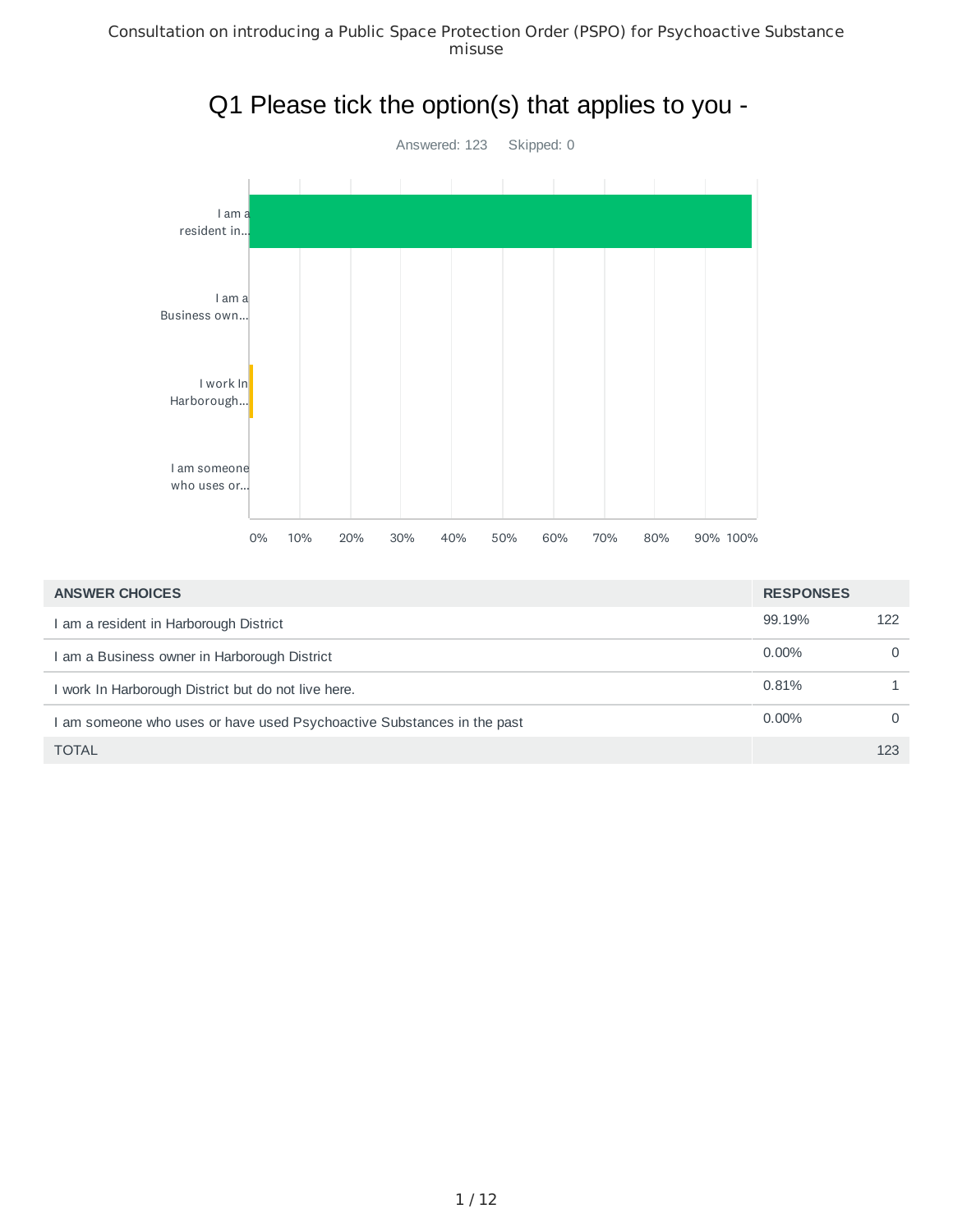## Q2 Do you think there is a problem with Psychoactive Substances, specifically Nitrous Oxide in the District?



| <b>ANSWER CHOICES</b> | <b>RESPONSES</b> |     |
|-----------------------|------------------|-----|
| Yes                   | 81.97%           | 100 |
| <b>No</b>             | 6.56%            | 8   |
| Don't know            | 11.48%           | 14  |
| <b>TOTAL</b>          |                  | 122 |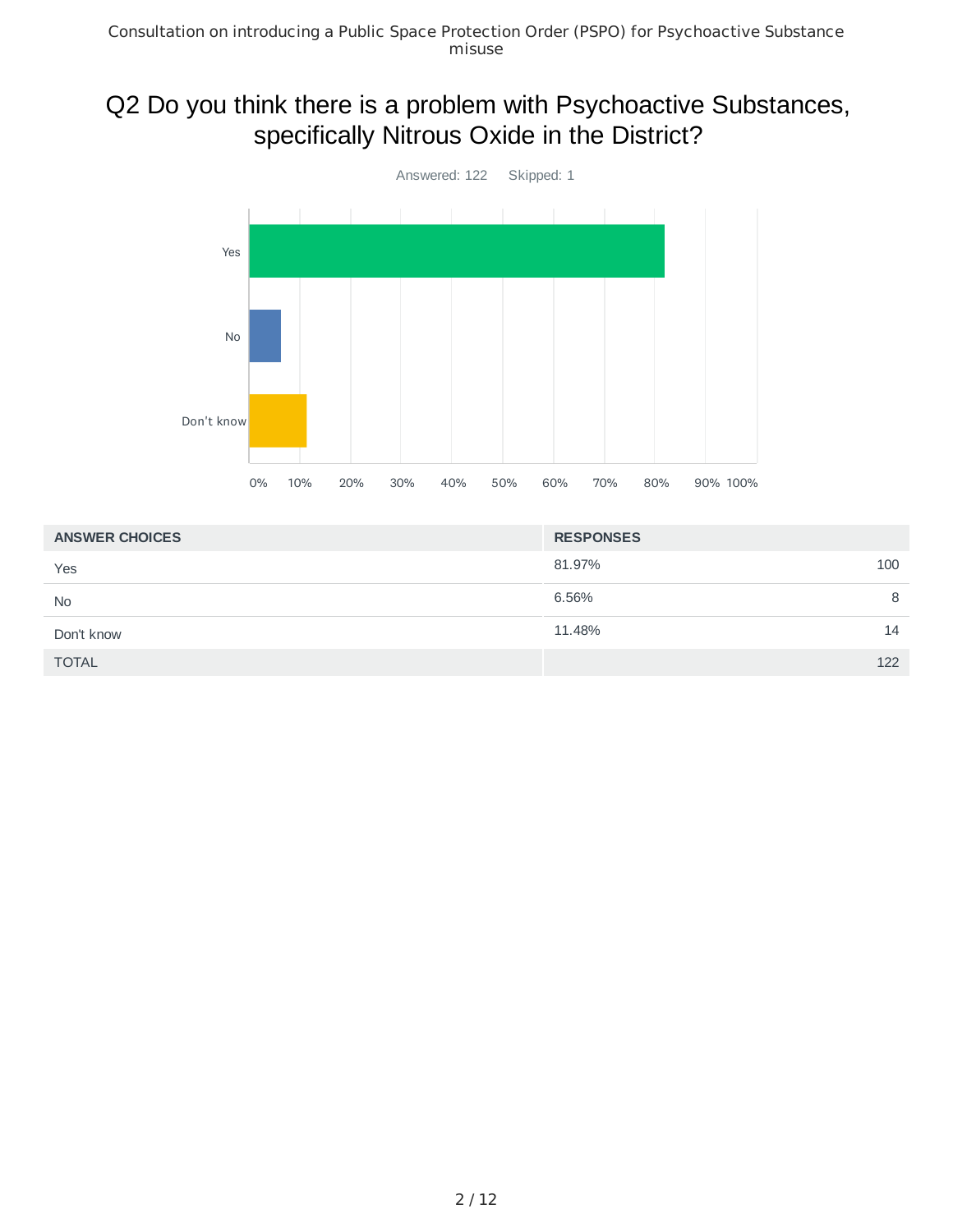#### Q3 Have you seen evidence of Psychoactive Substances being used in the district?



| <b>ANSWER CHOICES</b>                                                                                         | <b>RESPONSES</b> |          |
|---------------------------------------------------------------------------------------------------------------|------------------|----------|
| Yes - I recognise the litter it leaves behind                                                                 | 73.98%           | 91       |
| Yes - I have been affected by Anti Social Behaviour (ASB) as a result of people using Psychoactive Substances | 1.63%            | 2        |
| Yes - I see it for sale in my local area                                                                      | $0.00\%$         | $\Omega$ |
| Yes - i see groups of people using substances in public areas                                                 | 6.50%            | 8        |
| <b>No</b>                                                                                                     | 17.89%           | 22       |
| <b>TOTAL</b>                                                                                                  |                  | 123      |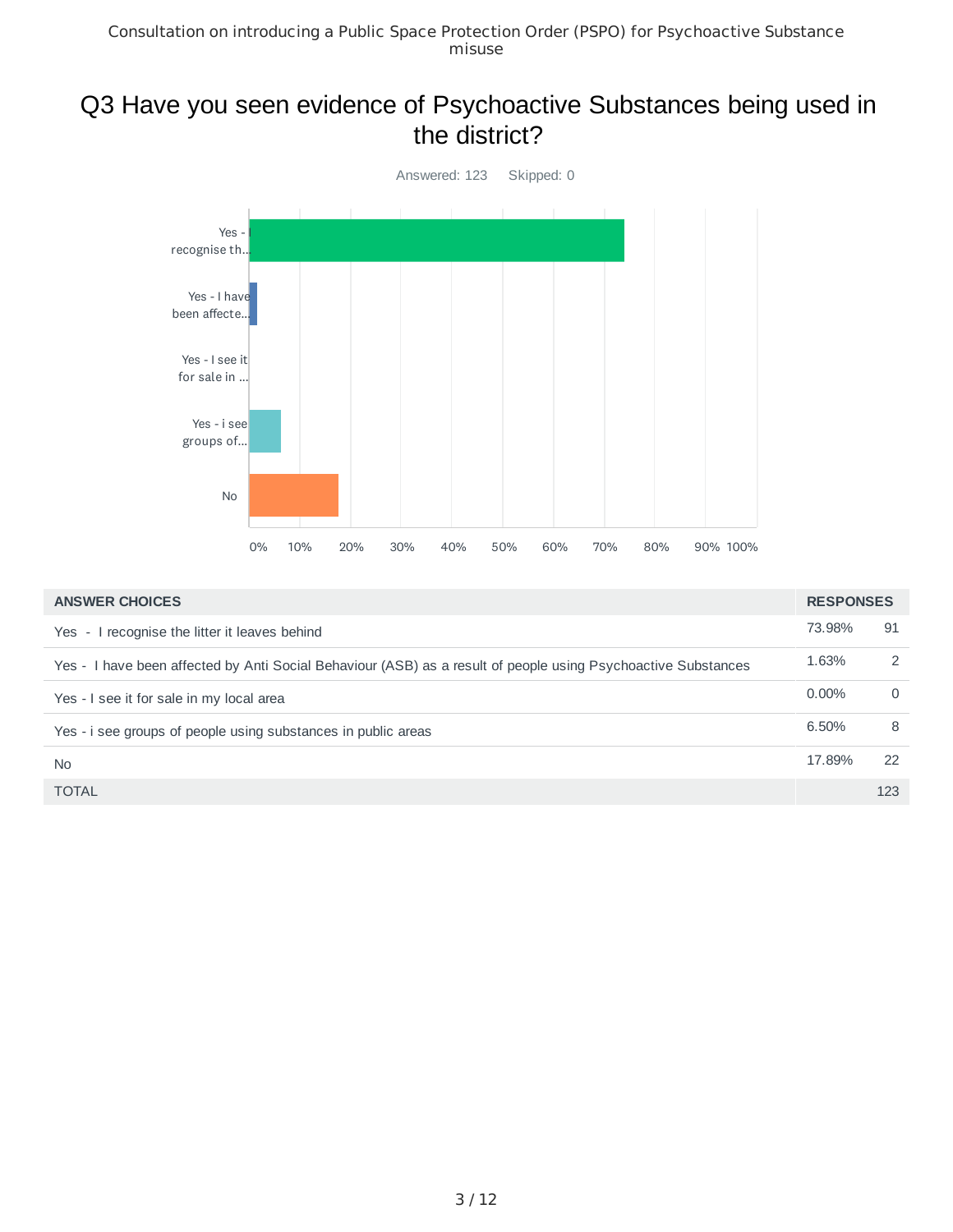## Q4 If you have answered "Yes" to any of the above questions, please tell us about the location/or locations

Answered: 104 Skipped: 19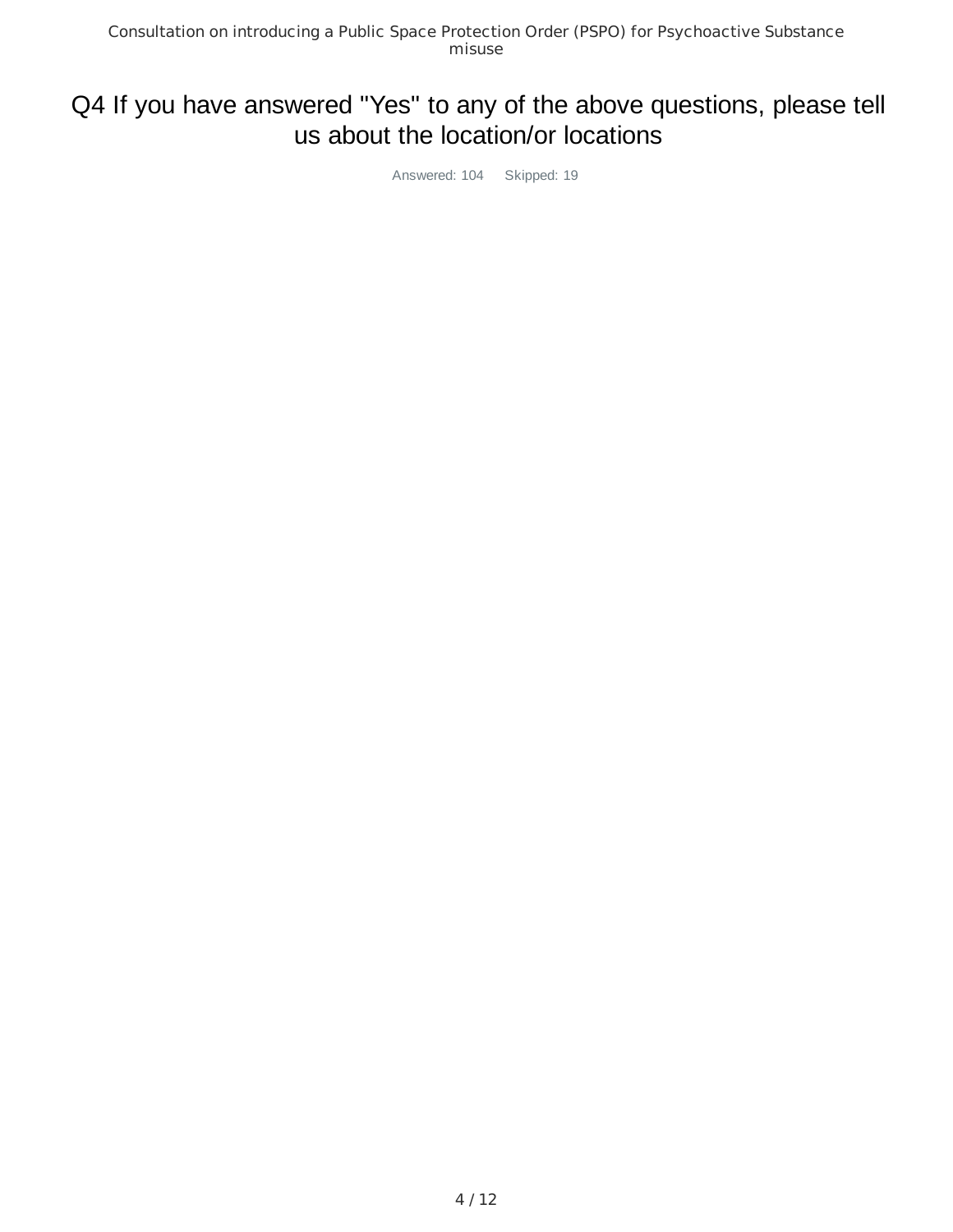## Q5 Do you think the proposal to introduce a PSPO to deal with possession and use of Psychoactive Substances, such as Nitrous Oxide, in a public space, is necessary in the Harborough District?



| <b>ANSWER CHOICES</b>                | <b>RESPONSES</b> |     |
|--------------------------------------|------------------|-----|
| Yes                                  | 82.11%           | 101 |
| <b>No</b>                            | 8.13%            | 10  |
| Not sure what the new order would do | 9.76%            | 12  |
| <b>TOTAL</b>                         |                  | 123 |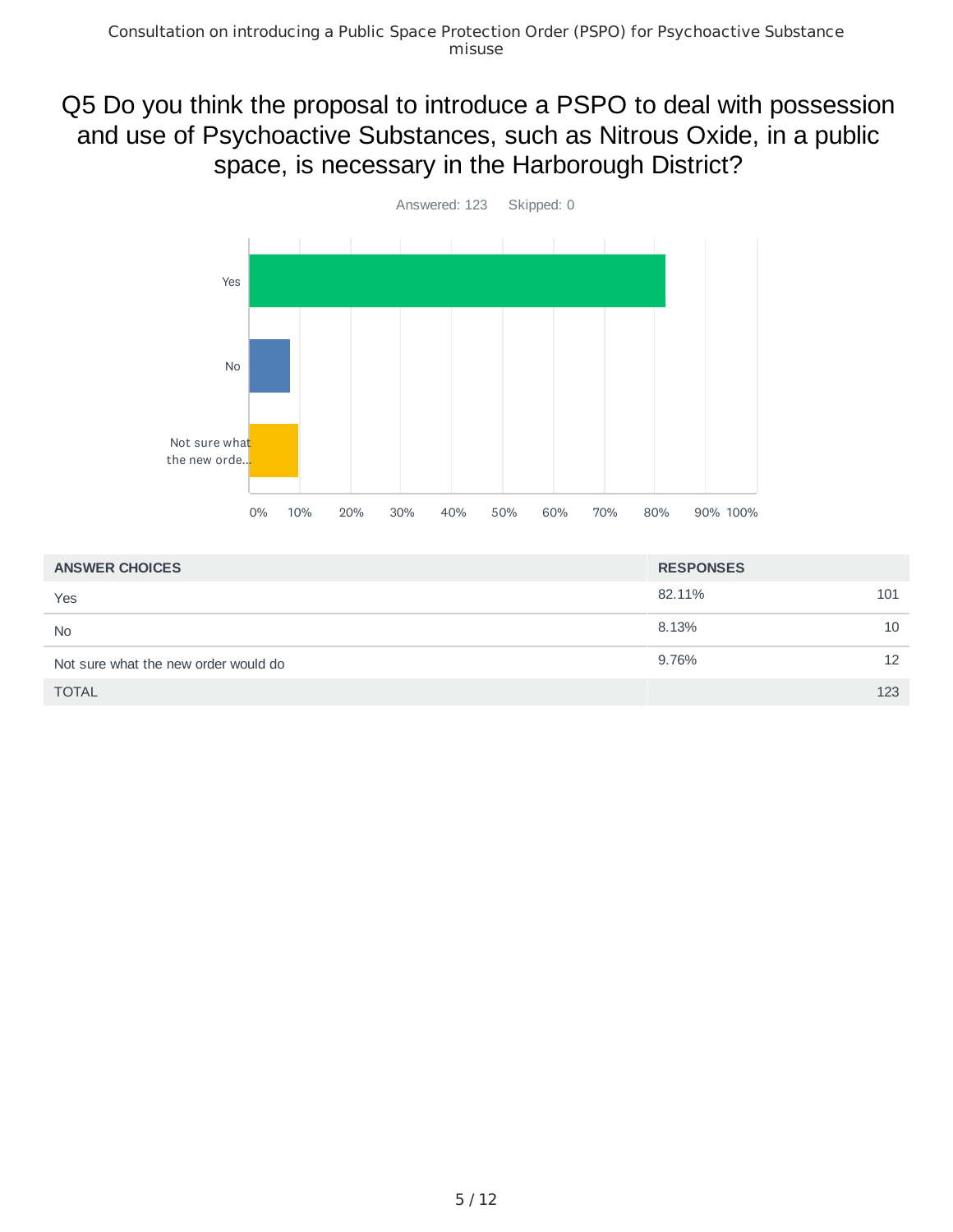# Q6 Do you think the PSPO should be district wide, and therefore cover all public areas around the district or be used for more specific areas only?



| <b>ANSWER CHOICES</b>                                                       | <b>RESPONSES</b> |     |
|-----------------------------------------------------------------------------|------------------|-----|
| It should only apply to the main town areas of the district                 | 6.72%            | 8   |
| It should cover the whole district                                          | 75.63%           | 90  |
| it should cover the main towns and larger village locations of the district | 17.65%           | 21  |
| <b>TOTAL</b>                                                                |                  | 119 |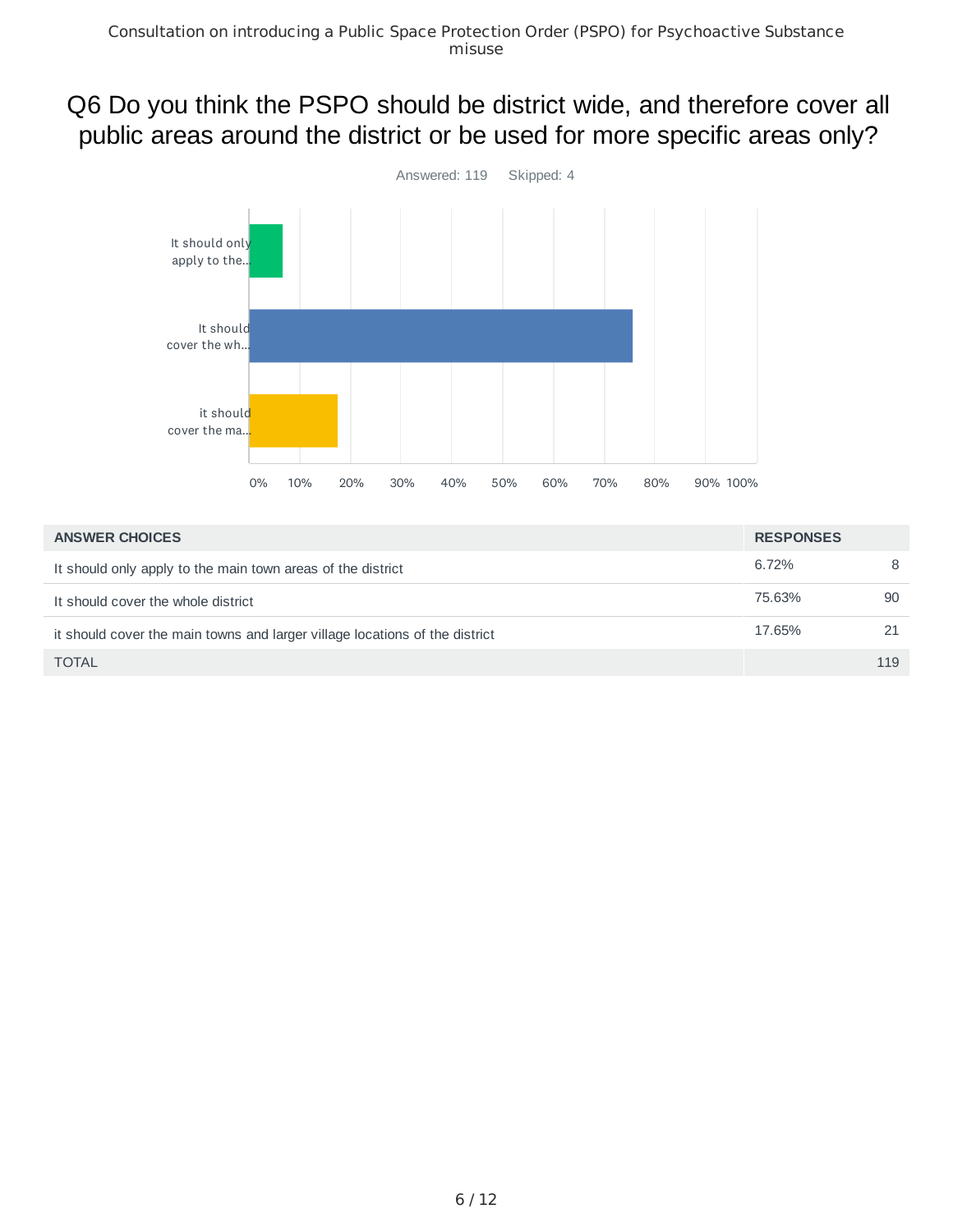## Q7 Do you think there is enough information available in the public domain to explain the dangers associated with the use of Psychoactive Substance?



| <b>ANSWER CHOICES</b>                                 | <b>RESPONSES</b> |     |
|-------------------------------------------------------|------------------|-----|
| N <sub>0</sub>                                        | 66.67%           | 82  |
| Yes                                                   | 12.20%           | 15  |
| I have never looked for information about this issue. | 21.14%           | 26  |
| <b>TOTAL</b>                                          |                  | 123 |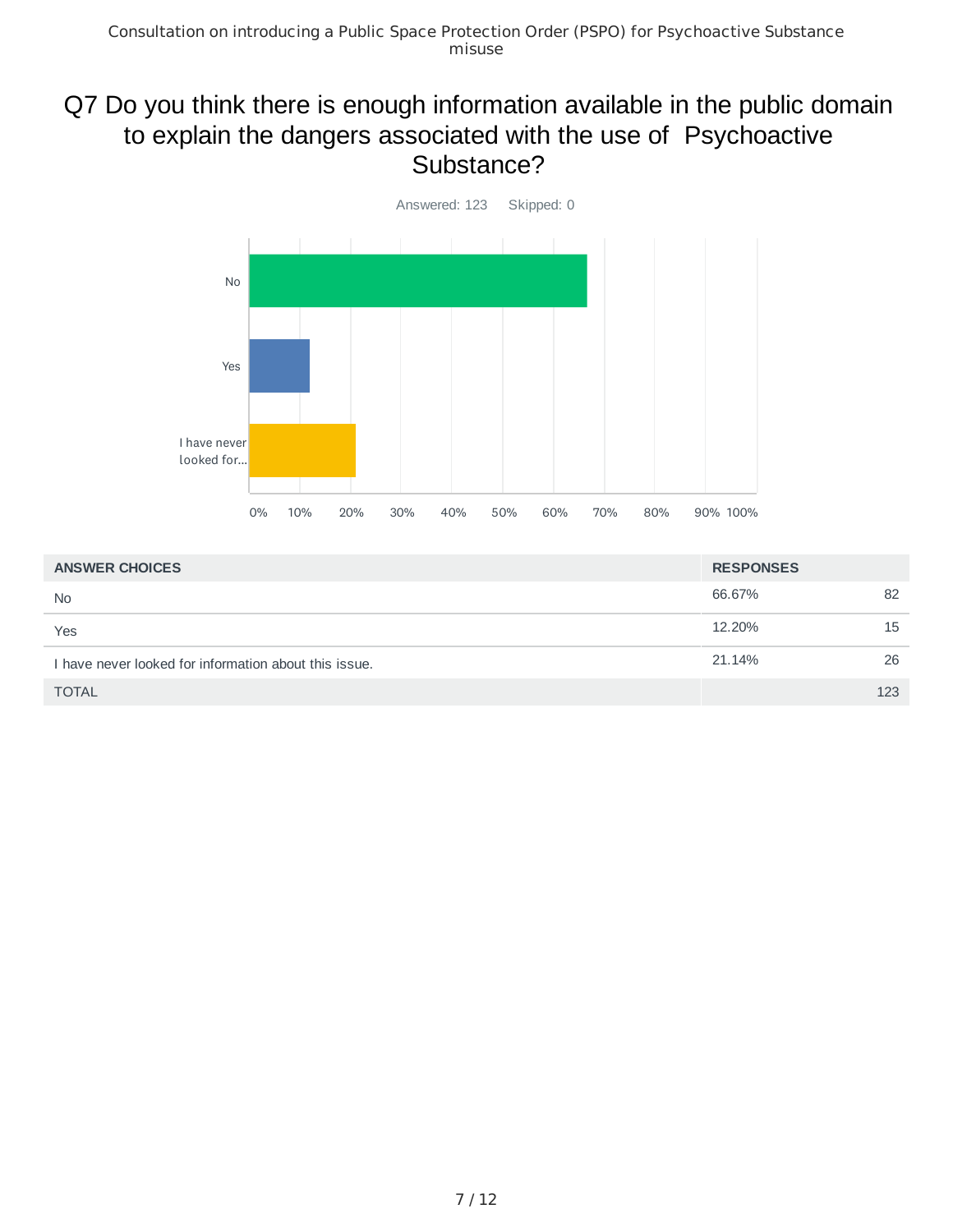## Q8 If you were to look for infomation about Psychoactive Substances where would you look?



| <b>ANSWER CHOICES</b>               | <b>RESPONSES</b> |          |
|-------------------------------------|------------------|----------|
| Drug related websites such as FRANK | 20.33%           | 25       |
| <b>Councils Website</b>             | $0.00\%$         | $\Omega$ |
| Police Website                      | 4.88%            | 6        |
| Facebook                            | 2.44%            | 3        |
| Twitter                             | 1.63%            | 2        |
| Internet Search eg Google           | 70.73%           | 87       |
| <b>TOTAL</b>                        |                  | 123      |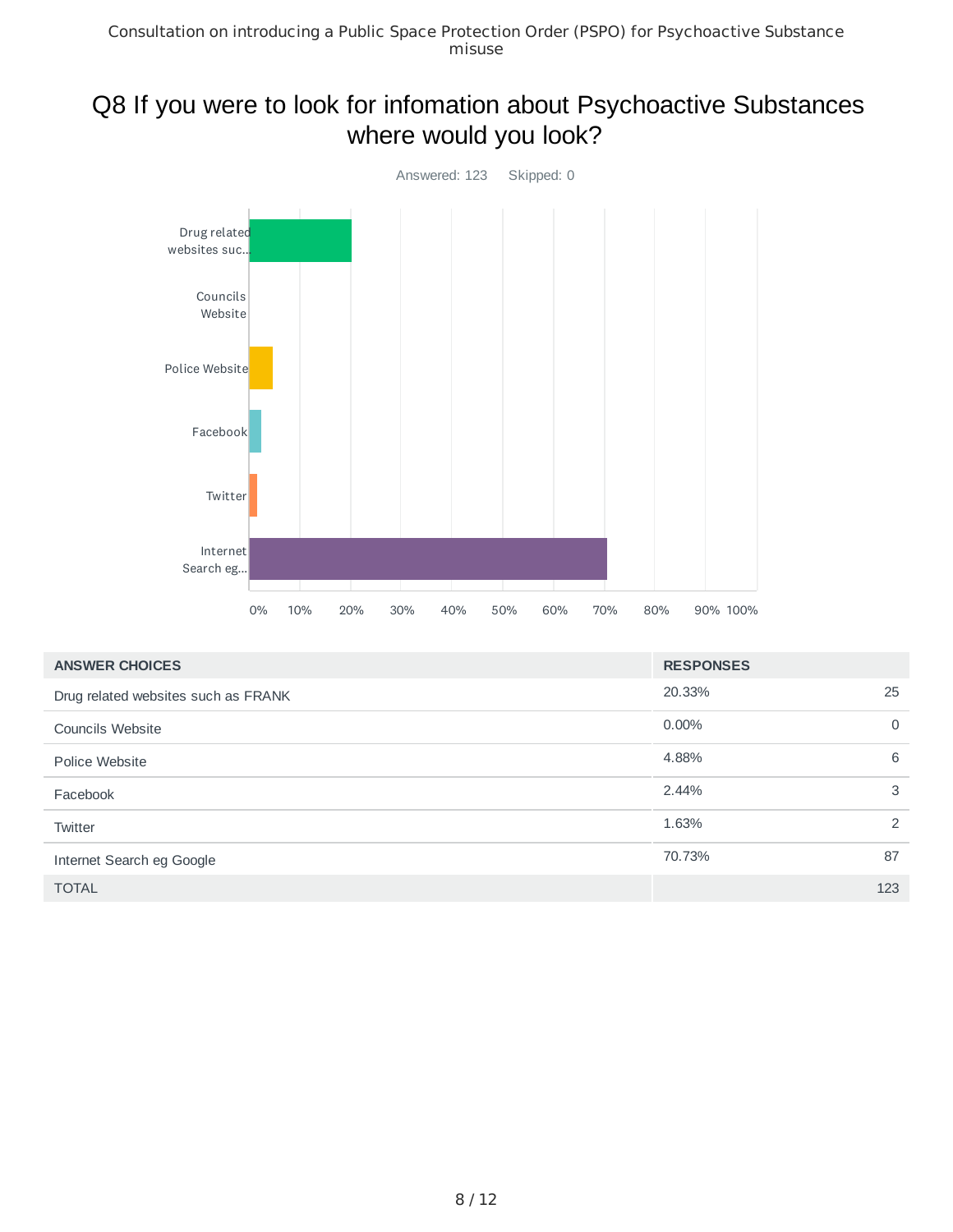# Q9 Would you like to propose any alternatives to a PSPO to tackle the use of Psychoactive Substances linked to Anti Social Behaviour (ASB)?

Answered: 98 Skipped: 25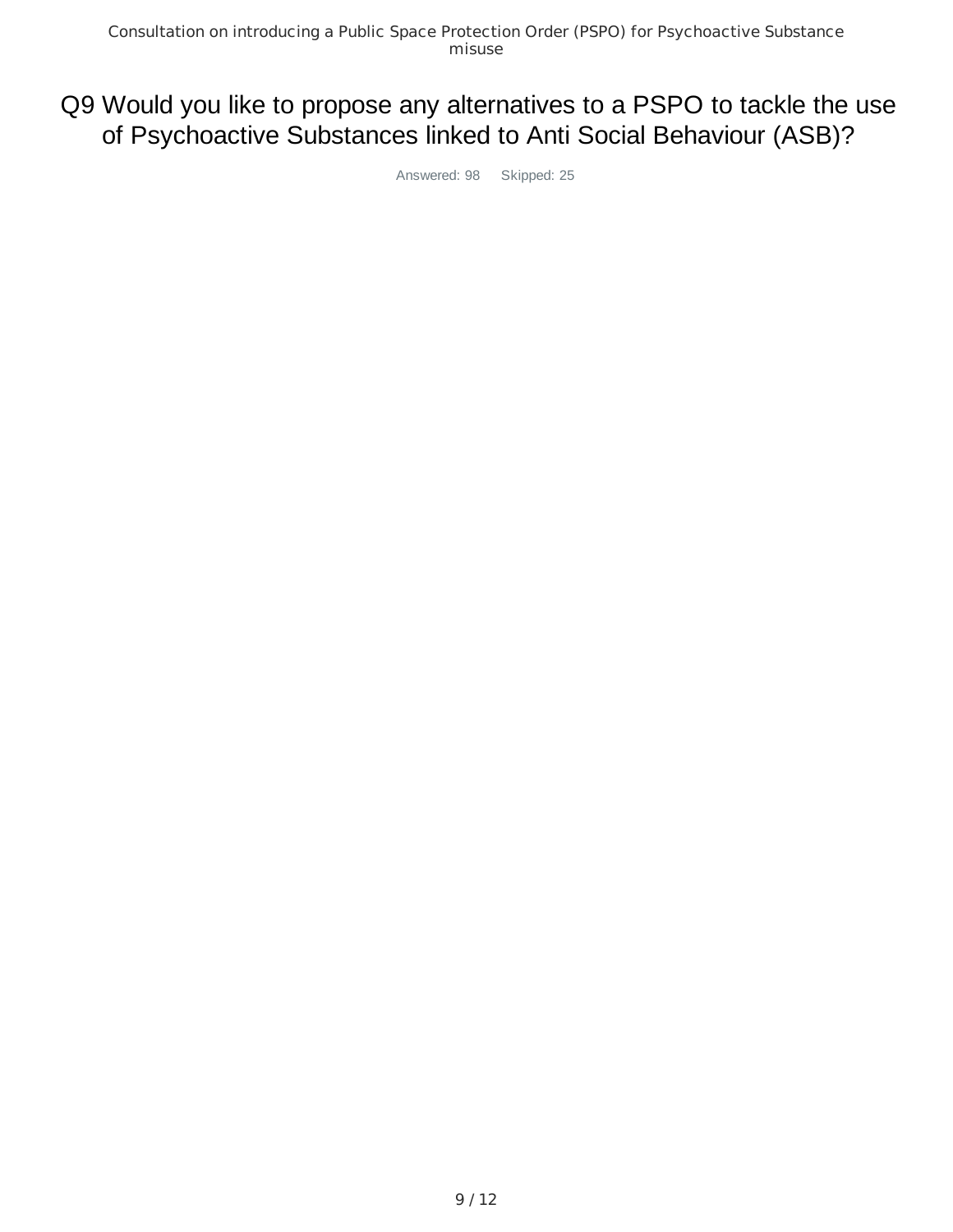## Q10 Please provide us with your postcode, so we can monitor response **locations**

Answered: 121 Skipped: 2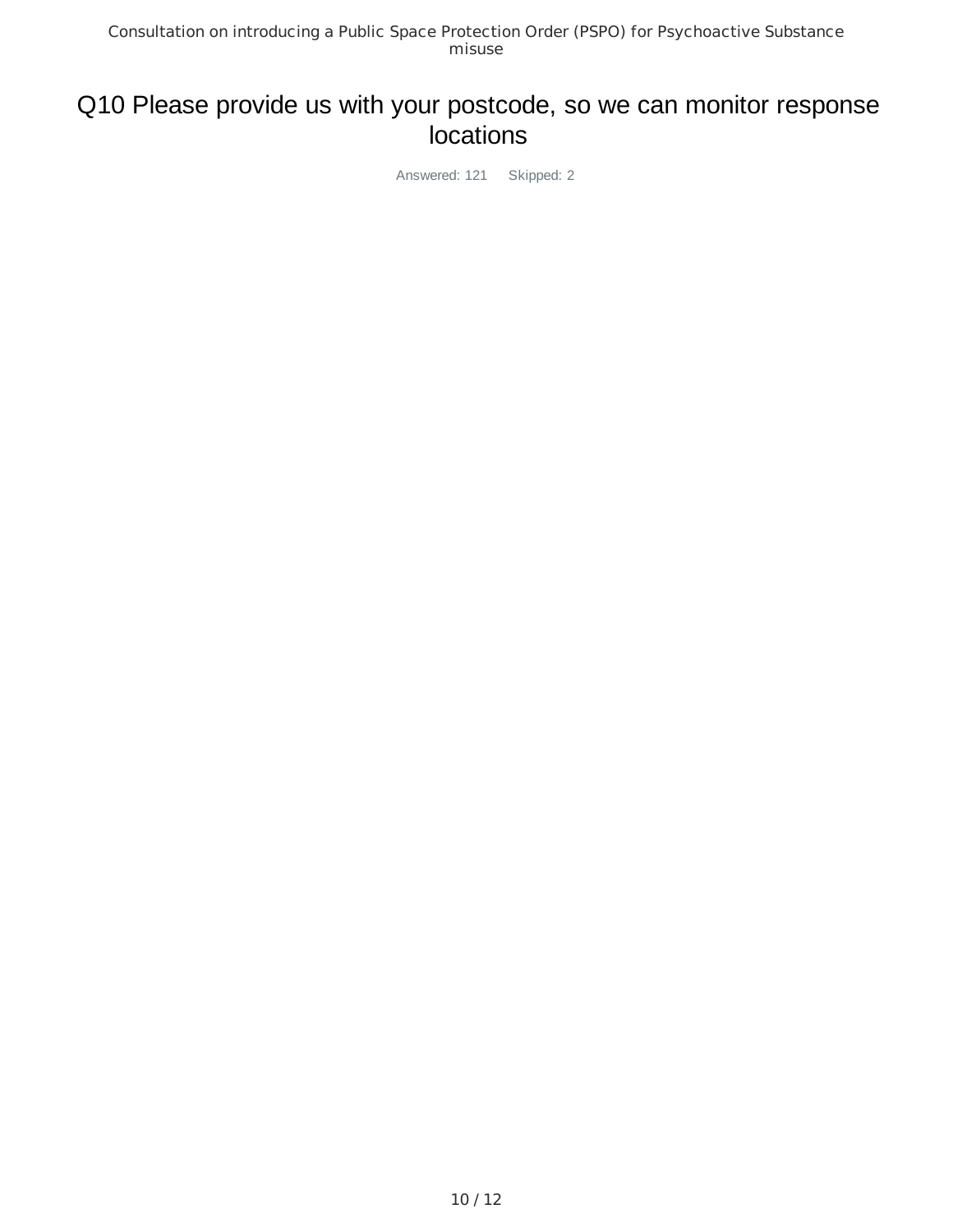Consultation on introducing a Public Space Protection Order (PSPO) for Psychoactive Substance misuse



|  | Q11 Please tick age category as appropriate |  |
|--|---------------------------------------------|--|
|  |                                             |  |

| <b>ANSWER CHOICES</b> | <b>RESPONSES</b>      |  |
|-----------------------|-----------------------|--|
| Under 18              | 0.81%<br>$\mathbf{1}$ |  |
| 18-24                 | 5<br>4.07%            |  |
| 25-34                 | 8<br>6.50%            |  |
| 35-44                 | 18<br>14.63%          |  |
| 45-54                 | 25<br>20.33%          |  |
| 55-64                 | 25.20%<br>31          |  |
| $65+$                 | 35<br>28.46%          |  |
| <b>TOTAL</b>          | 123                   |  |